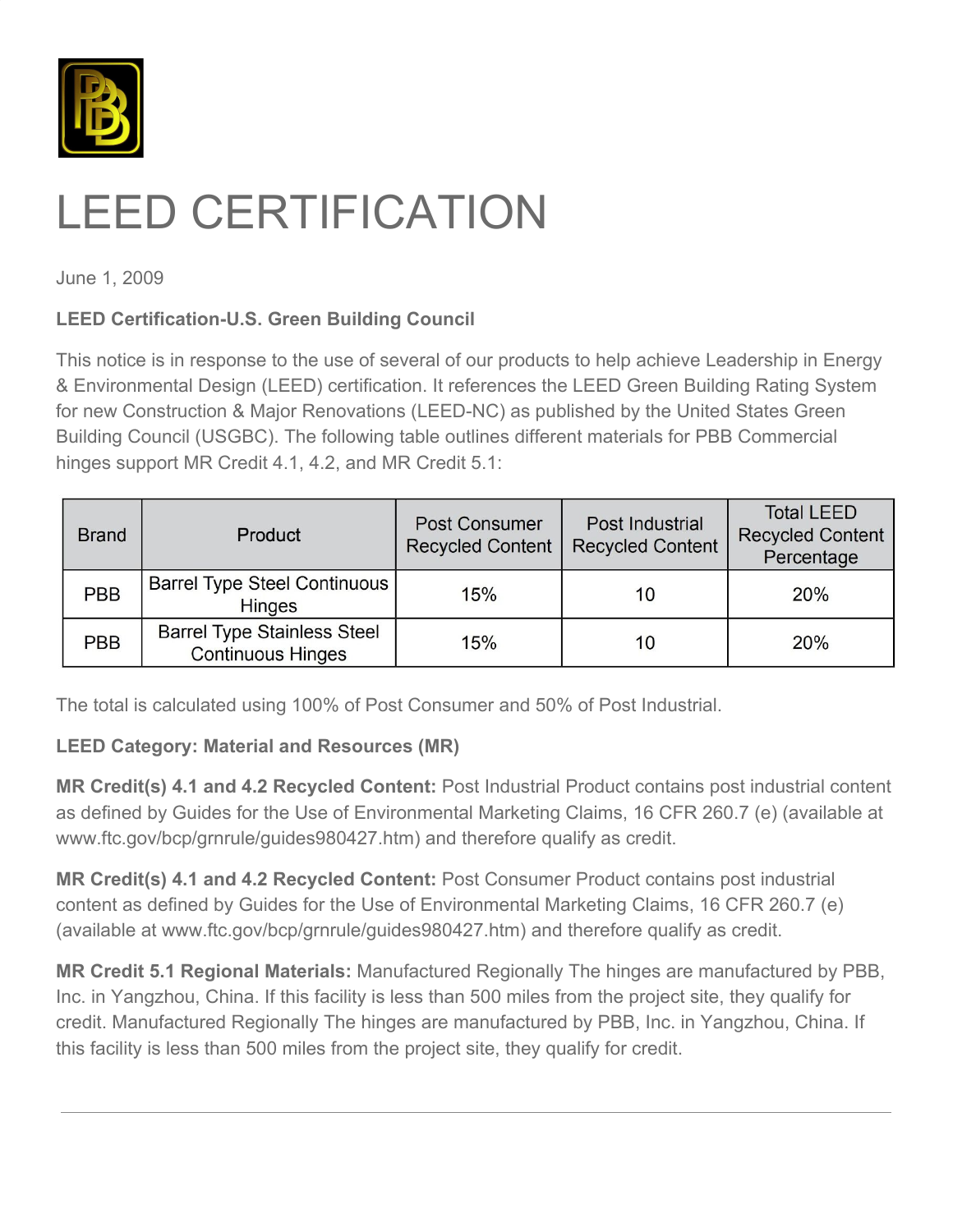# **LEED Certification-U.S. Green Building Council**

This notice is in response to the use of several of our products to help achieve Leadership in Energy & Environmental Design (LEED) certification. It references the LEED Green Building Rating System for new Construction & Major Renovations (LEED-NC) as published by the United States Green Building Council (USGBC). The following table outlines different materials for PBB Commercial hinges support MR Credit 4.1, 4.2, and MR Credit 5.1:

| <b>Brand</b> | Product                                                   | <b>Post Consumer</b><br>Recycled Content* | Pre-Consumer<br>Recycled<br>Content** | <b>Total LEED</b><br><b>Recycled Content</b><br>Percentage |
|--------------|-----------------------------------------------------------|-------------------------------------------|---------------------------------------|------------------------------------------------------------|
| <b>PBB</b>   | <b>Commercial Steel Spring</b><br>Hinges                  | 15%                                       |                                       | 15%                                                        |
| <b>PBB</b>   | <b>Commercial Stainless Steel</b><br><b>Spring Hinges</b> | 25%                                       |                                       | 25%                                                        |

#### **LEED Category: Material and Resources (MR)**

**MR Credit(s) 4.1 and 4.2 Recycled Content:** Post Industrial Product contains post industrial content as defined by Guides for the Use of Environmental Marketing Claims, 16 CFR 260.7 (e) (available at www.ftc.gov/bcp/grnrule/guides980427.htm) and therefore qualify as credit.

**MR Credit(s) 4.1 and 4.2 Recycled Content:** Post Consumer Product contains post industrial content as defined by Guides for the Use of Environmental Marketing Claims, 16 CFR 260.7 (e) (available at www.ftc.gov/bcp/grnrule/guides980427.htm) and therefore qualify as credit.

**MR Credit 5.1 Regional Materials:** Manufactured Regionally The hinges are manufactured by PBB, Inc. in Yangzhou, China. If this facility is less than 500 miles from the project site, they qualify for credit.

June 1, 2009

## **LEED Certification-U.S. Green Building Council**

This notice is in response to the use of several of our products to help achieve Leadership in Energy & Environmental Design (LEED) certification. It references the LEED Green Building Rating System for new Construction & Major Renovations (LEED-NC) as published by the United States Green Building Council (USGBC). The following table outlines different materials for PBB Commercial hinges support MR Credit 4.1, 4.2, and MR Credit 5.1: